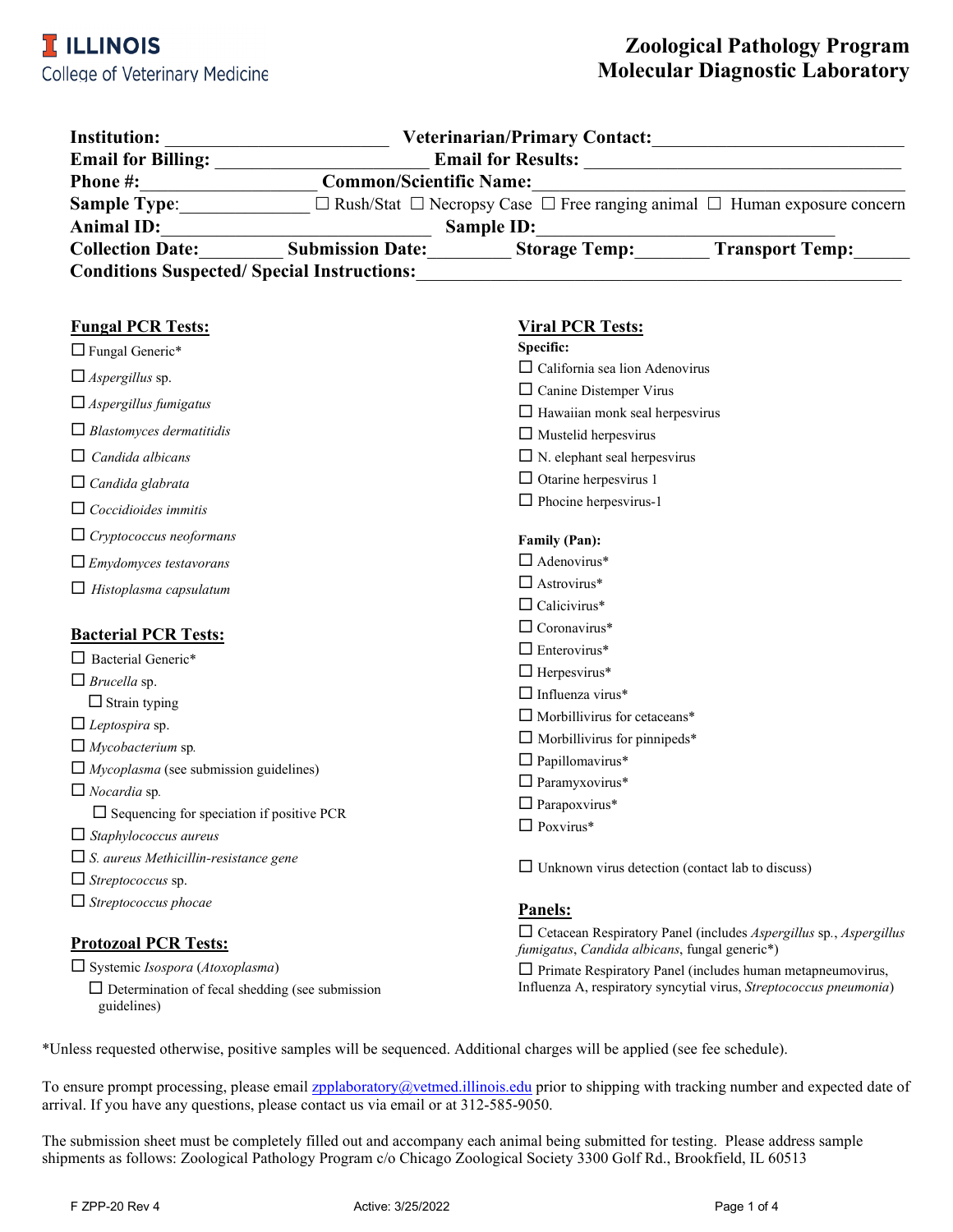# **Submission Guidelines for Zoological Pathology Program Molecular Diagnostic Lab**

Submissions should be shipped in a leak-proof primary receptacle, absorbent material, leak-proof secondary receptacle, and outer packaging. The submitting institution is responsible for following **all** USDOT and IATA shipping requirements. If you have any questions regarding sample submission to the ZPP molecular diagnostic lab, please contact us by email: [zpplaboratory@vetmed.illinois.edu.](mailto:)

**Body fluids:** A minimum of 500 µl is required for testing. **See the Systemic** *Isospora* **section below for appropriate sample submission for this specific test.** Fresh samples should be shipped on ice; previously frozen samples (-80°C) should be shipped on dry ice. For whole blood, either heparin or EDTA samples are acceptable. Blood tubes should be packaged carefully to avoid breakage.

**Cultures:** Slants and plates can be shipped at room temperature. Ice packs can be employed if there is concern about agar melting in high ambient temperatures.

**Feces:** A minimum of 500 mg is required for testing. **See the Systemic** *Isospora* **section below for appropriate sample submission for this specific test.** Fresh samples should be shipped on ice; previously frozen samples (-80°C) should be shipped on dry ice.

**Formalin-fixed paraffin-embedded (FFPE) tissue:** A total of 45 microns of sample is required for testing. Blocks must be cut with a sterile unused blade. Samples can be shipped at room temperature in a cryogenic vial. Entire blocks can also be submitted, however, ZPP sectioning of blocks will add up to 72 hours to turnaround time and additional fees for processing and return mailing apply. PLEASE denote on submission form the estimated length of time tissue was in formalin (optimal time is < 5 days). Consultation with ZPP pathologists regarding tissues with longer formalin fixation/storage times is welcome.

**RNA-Stabilizing Solutions**: Samples may be submitted for PCR tests in RNA preserving solutions such as RNAlater®; however, please note presence of preservative under "special instructions".

**Swabs:** Place sterile swab in cryovial or red top tube and ship on ice. **DO NOT** submit swabs in culturettes as the transport media can inhibit PCR testing.

**Tissues:** A minimum of 50 mg is required for testing. Small biopsies or endoscopic brush samples subject to desiccation should be placed in a small quantity of sterile saline (just enough to keep the sample moist) in a sterile vessel (cryogenic vial or microfuge tube). All samples should be shipped on dry ice and in separate packages from any formalin fixed tissues.

**Turnaround time:** For routine cases, please note that samples may be batched and run weekly depending on the number of samples received. Samples received on Friday will be processed the following Monday. Typical turnaround is 5 business days from receipt. Turnaround time for RUSH/stat cases is 1-2 business days from receipt. Samples that contain bone, shell, or FFPE have prolonged DNA/RNA extraction protocols and will therefore have a longer processing time. Sequencing confirmation adds an additional 48-72 hours from preliminary results.

To optimize diagnostic results please consider contacting the laboratory if you have any questions on the appropriate samples to submit for testing or when planning diagnostic procedures.

For ANY sample, regardless of estimated delivery time, **PLEASE email (**[zpplaboratory@vetmed.illinois.edu](mailto:zpplaboratory@vetmed.illinois.edu)**) that a sample is in route and include your tracking number** to expedite timely acquisition of the sample upon arrival.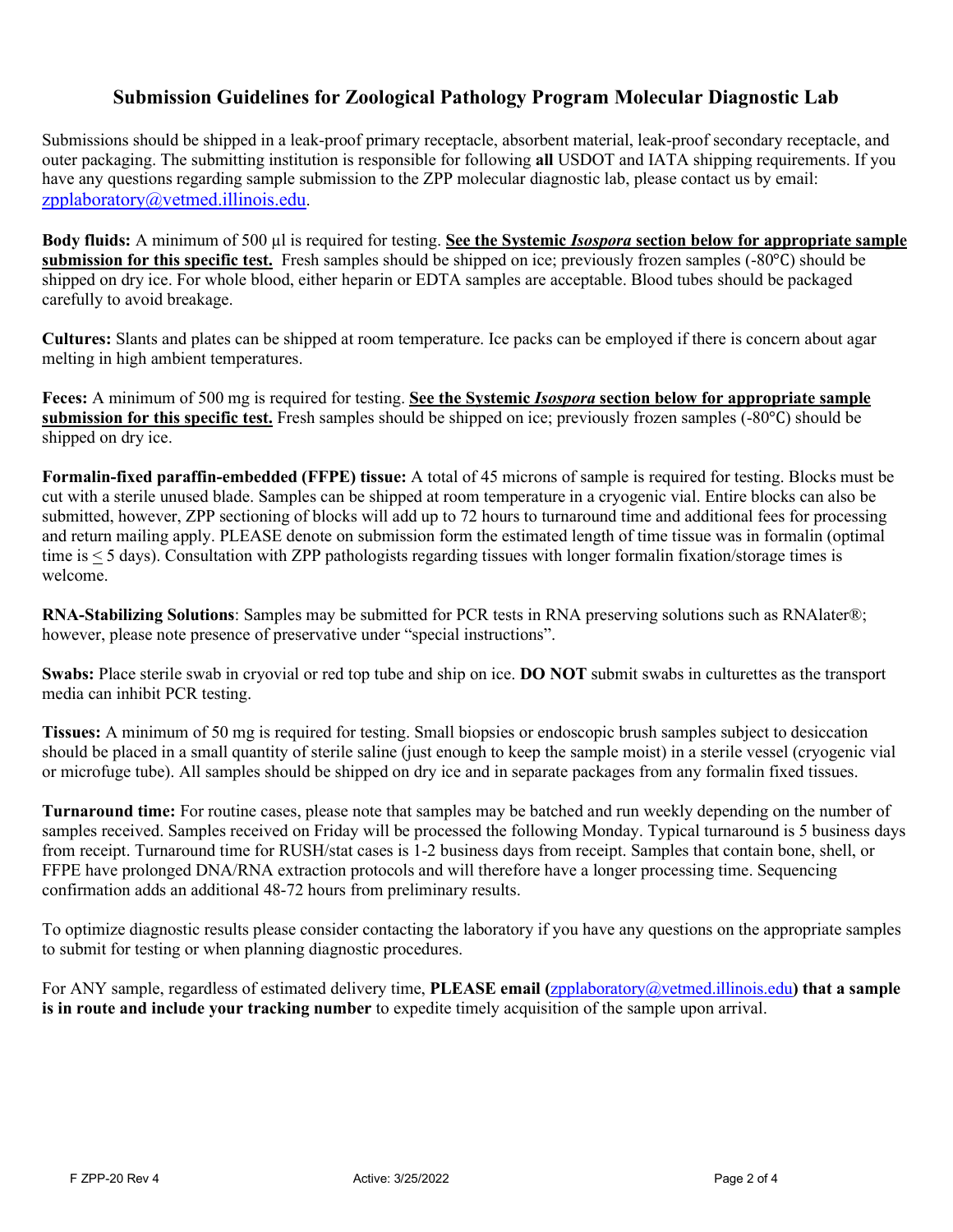## **Fee Schedule per sample:**

| Individual bacterial, fungal or viral pathogen PCR test    | \$50.00  |
|------------------------------------------------------------|----------|
| Family (pan) viral PCR                                     |          |
| Brucella strain typing                                     |          |
| Cetacean and Primate respiratory panel                     | \$150.00 |
| Systemic <i>Isospora</i> fecal shedding screen (5 samples) |          |
| RUSH (STAT) Case Processing                                | \$50.00  |
| Sequencing, per sample *required for all pan viral PCR     |          |
| Sectioning and return mailing, 1 <sup>st</sup> block       |          |
| Sectioning, additional block                               |          |
| Novel virus identification (consult with lab)              |          |

### **Additional explanation of tests:**

**Generic bacterial and fungal PCR:** PCR tests designed to detect genomic DNA from any bacterial or fungal organism. Sequencing for definitive organism identification will proceed immediately for positive samples **unless submitter specifically requests otherwise**.

Sequencing cannot distinguish between multiple organisms in the same sample, therefore, these tests are not ideal for samples where a mixed infection (e.g.  $>2$  of the same class of organism) is suspected or for samples of tissues that are normally colonized by commensal bacteria (gut, blowhole, etc.). Please contact ZPP if you have additional questions.

The generic fungal PCR is the best test option if a **zygomycete** is suspected. Because there are a diverse number of zygomycete organisms, specific PCR tests are considered of lesser utility, and current reliance is on the generic PCR with sequencing.

#### **Fungal Tests:**

*Aspergillus*: The *Aspergillus* sp. test utilizes primers that will detected many species of *Aspergillus*. The test for *A. fumigatus* provides a more sensitive and specific test that will detect *A. fumigatus*, but not other species of *Aspergillus*.

*Candida*: Testing is offered for detection of *C. albicans* and *C. glabrata.* Each test utilizes primers and probes sensitive and specific to each individual species, but will not detect other species of *Candida*.

#### **Bacterial Tests:**

*Brucella:* This test utilizes primers that will detect many marine mammal and terrestrial *Brucella* species. This test uses broadly reactive screening primers as a first step to minimize the possibility of false negatives due to the diversity of marine mammal *Brucella* species. For an additional fee, positive tests can be followed by strain typing to more definitively classify organisms if desired by the submitter. Equivocal results will require sequencing for final confirmation and will proceed **unless submitter requests otherwise**.

*Mycobacterium:* This test utilizes screening primers that will identify DNA of *Mycobacterium* spp*.*, but not similarly related bacteria. Some isolates of *M. celatum*, *M. heckeshornense* and *M. leprae* are not consistently amplified by this assay. There is no follow up sequencing with this test and exact species identification is not possible.

*Mycoplasma:* Test utilizes primers and probe that will identify members of the *M. hominis* group which includes most relevant animal (including marine mammal) pathogens, but will not amplify *M. mycoides* or members of the *M. pneumoniae* group.

*Nocardia:* This test utilizes screening primers that will identify samples as being positive for *Nocardia* sp., but not similarly related bacteria of the actinomycetales group. Positive samples can be further characterized through sequencing.